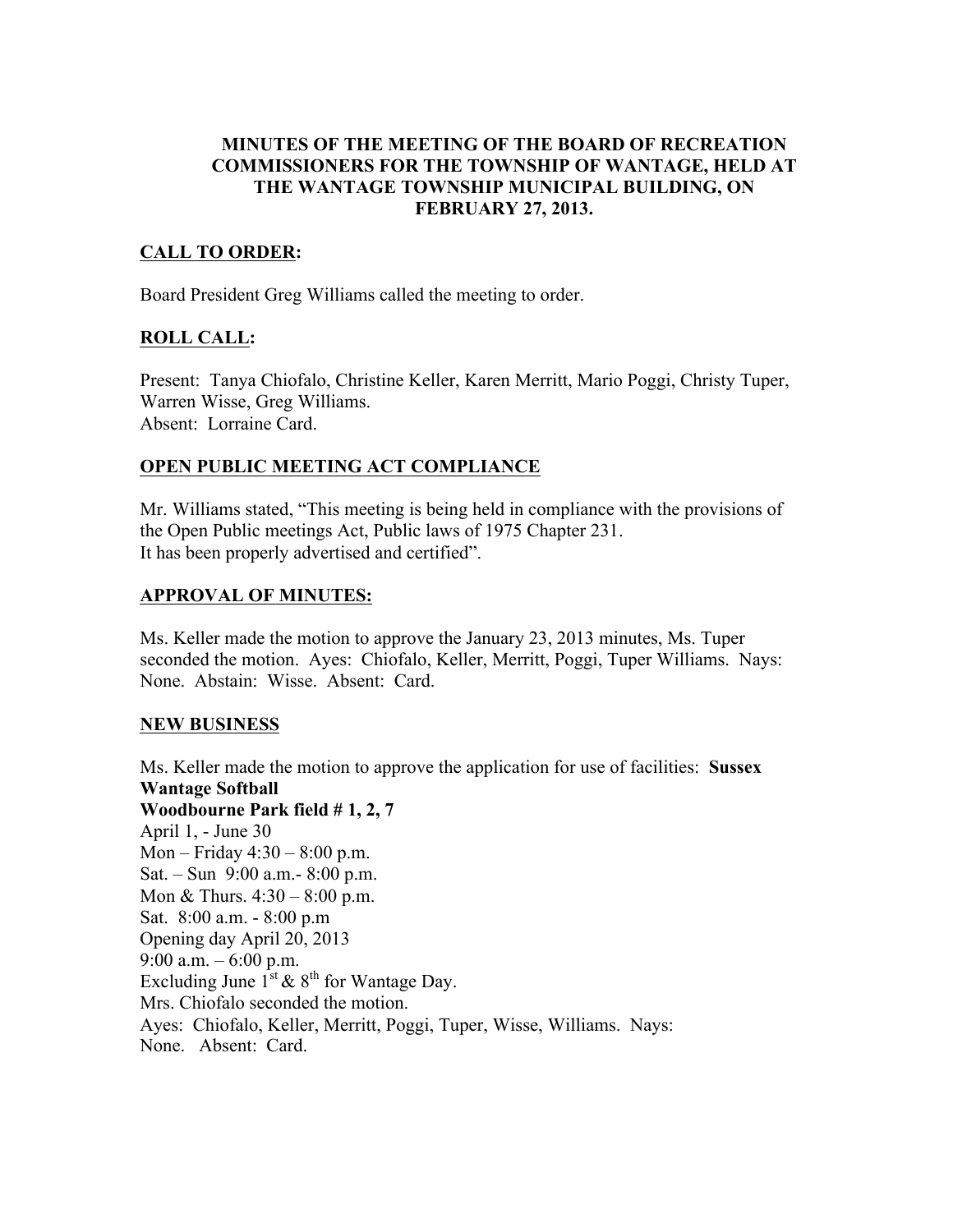Ms. Keller made the motion to approve the application for use of facilities: **High Point** Soccer Club

Woodbourne Park field 3, 5, 6 April 1, - June 30 Monday 4:00 – 8:30 p.m. Friday  $4:00 - 9:30$  p.m. Saturday 8:00 a.m. – 9:30 p.m. Sunday 8:00 a.m. – 7:30 p.m. Excluding June  $1<sup>st</sup>$  &  $8<sup>th</sup>$  for Wantage Day. Mrs. Chiofalo seconded the motion. Ayes: Chiofalo, Keller, Merritt, Poggi, Tuper, Wisse, Williams. Nays: None. Absent: Card.

Rob Billings from Sussex Wantage Little League has agreed to work out field times with all travel teams.

Ms. Tuper made the motion to approve the application for use of facilities: Sussex Wantage Little League

#### Woodbourne Park field #4

Lott Road fields  $#1, 2, 3 \& t$ -ball April 1, 2013 – July 31, 2013 Monday – Friday 4:00 p.m. – 9:00 p.m. Saturday & Sunday 8:00 a.m. – 9:00 p.m. Excluding June  $1^{st}$  &  $8^{th}$  for Wantage Day. Mrs. Chiofalo seconded the motion. Ayes: Chiofalo, Keller, Merritt, Poggi, Tuper, Wisse, Williams. Nays: None. Absent: Card.

Ms. Chiofalo made the motion to approve the application for use of facilities: **High** Point Knights (Tom Hubmaster) Lott Road field #1 April 1, 2013 – July 31, 2013

Monday – Friday times to be worked out with Little League Sunday after 12:00 Ms. Tuper seconded the motion. Ayes: Chiofalo, Keller, Merritt, Poggi, Tuper, Wisse, Williams. Nays: None. Absent: Card.

Ms. Chiofalo made the motion to approve the application for use of facilities: High Point Knights (Off the bench sports – Jim Conte) Lott Road fields #1, 2, 3 April 1, 2013 – July 31, 2013 Monday – Friday times to be worked out with Little League Ms. Tuper seconded the motion. Ayes: Chiofalo, Keller, Merritt, Poggi, Tuper, Wisse, Williams. Nays: None. Absent: Card.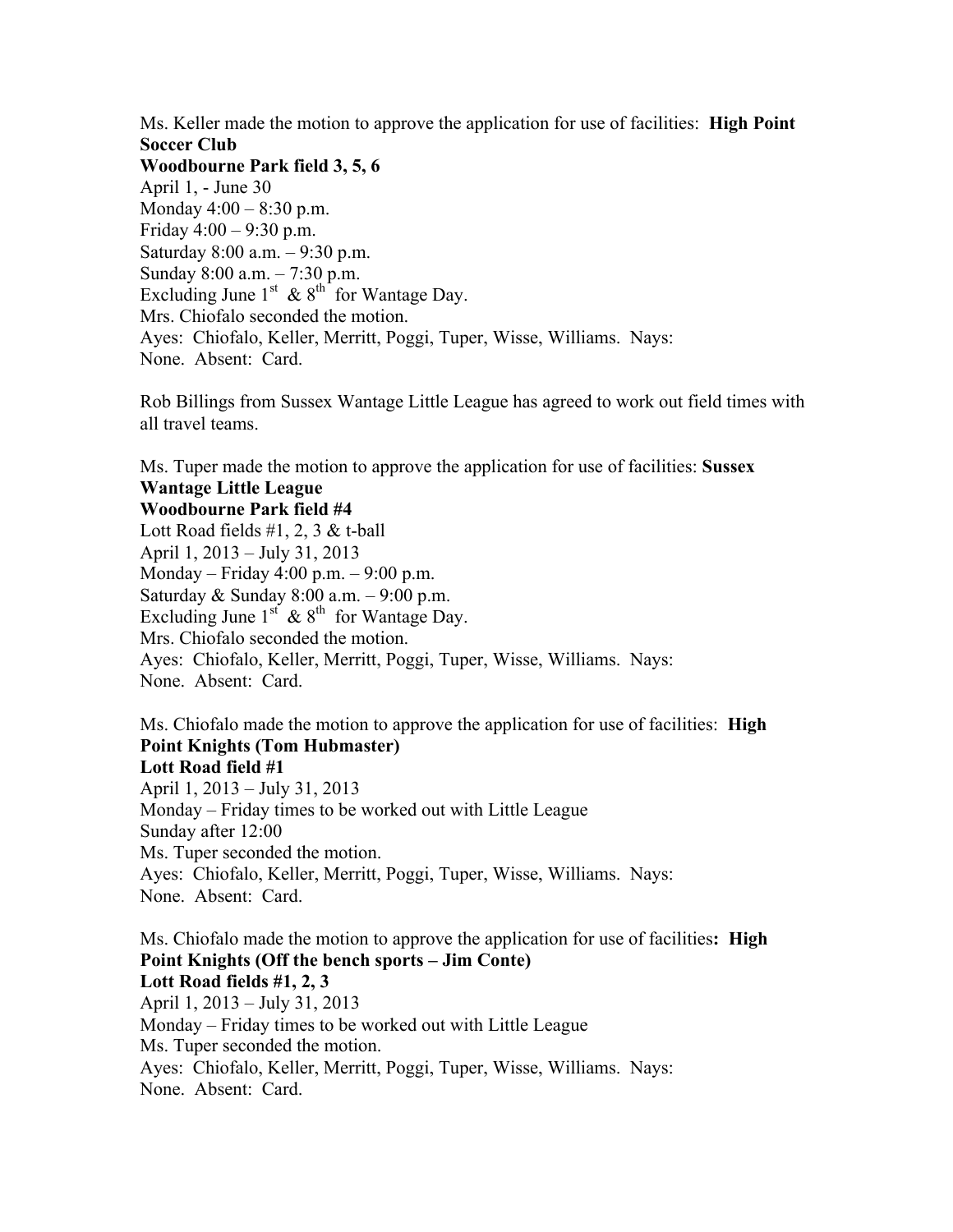Ms. Chiofalo made the motion to approve the application for use of facilities: **High** Point Knights Cerbo Baseball Woodbourne Park field #4 April 1, 2013 – June 30, 2013 Saturday  $&$  Sunday  $10:00 - 4:00$ Monday  $& Wednesday 5:00 - 9:00 p.m.$ To be coordinated with other programs. Excluding June  $1<sup>st</sup>$  &  $8<sup>th</sup>$  for Wantage Day. Ms. Keller seconded the motion. Ayes: Chiofalo, Keller, Merritt, Poggi, Tuper, Wisse, Williams. Nays: None. Absent: Card.

Ms. Chiofalo made the motion to approve the application for use of facilities: North Jersey Heat

#### Woodbourne Park field #4

April 1, 2013 – June 30, 2013 Saturday & Sunday To be coordinated with other programs. Excluding June  $1<sup>st</sup> \& 8<sup>th</sup>$  for Wantage Day. Ms. Keller seconded the motion. Ayes: Chiofalo, Keller, Merritt, Poggi, Tuper, Wisse, Williams. Nays: None. Absent: Card.

Ms. Keller made the motion to approve the application for use of facilities: First Presbyterian Church of Sussex Woodbourne Park field #4

Every Tuesday May, June, July  $6:00 - 8:30$  p.m. Ms. Chiofalo seconded the motion. Ayes: Chiofalo, Keller, Merritt, Poggi, Tuper, Wisse, Williams. Nays: None. Absent: Card.

Ms. Chiofalo made the motion to approve the application for use of facilities: Sussex County YMCA Woodbourne Park field #7 April 1, 2013 – June 30, 2013 Sunday mornings 8:00 a.m. – 10:30 a.m. Ms. Keller seconded the motion. Ayes: Chiofalo, Keller, Merritt, Poggi, Tuper, Wisse, Williams. Nays: None. Absent: Card.